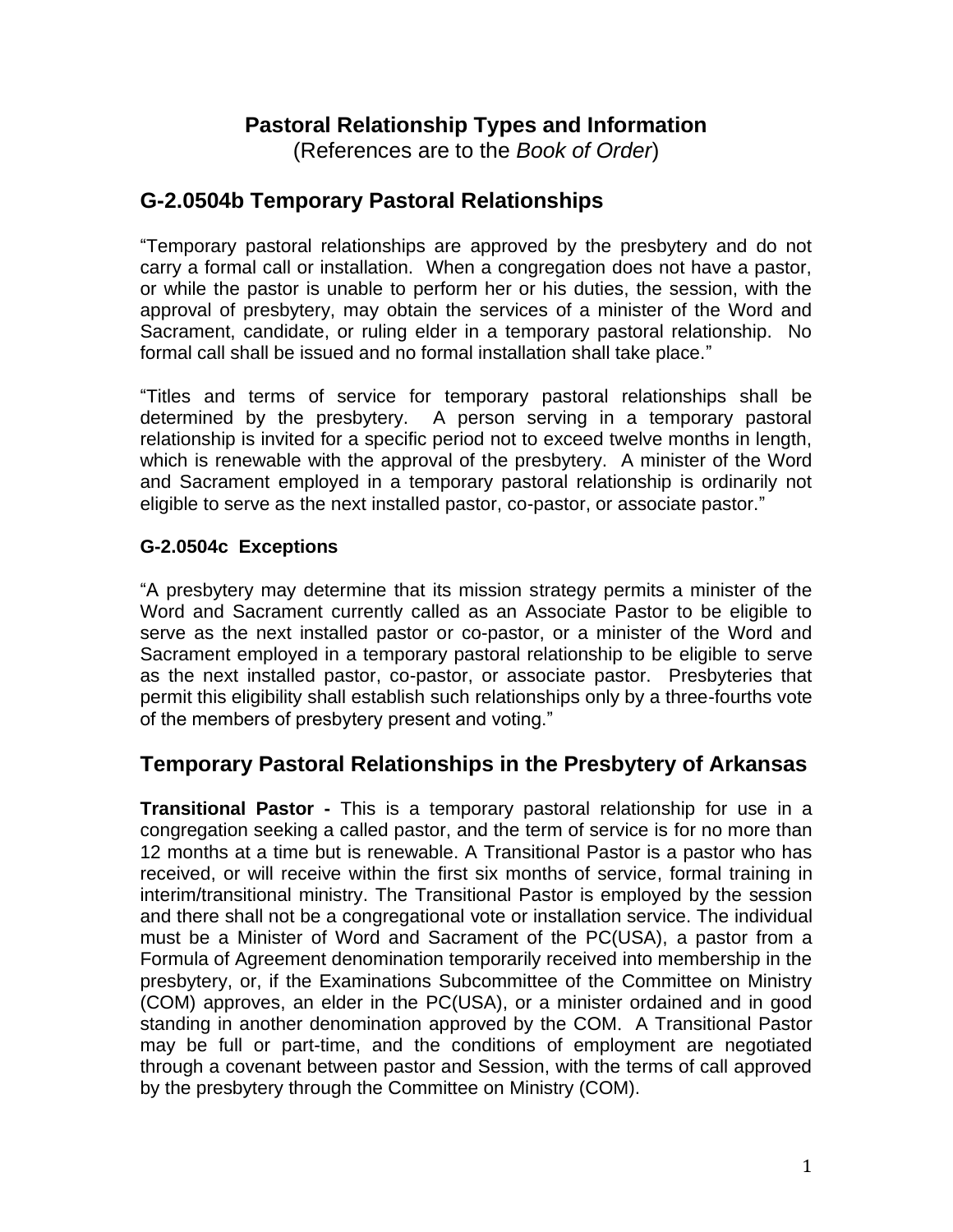**Stated Supply Pastor -** This is a temporary pastoral relationship ordinarily used in congregations not seeking a called pastor, and the term of service is for no more than 12 months at a time but is renewable. The Stated Supply Pastor is employed by the session. There shall not be a congregational vote or installation service. The individual must be either a minister of Word and Sacrament of the PC(USA), a Commissioned Ruling Elder in the PC(USA), a seminary student or intern under care of a presbytery of the PC(USA), or a minister ordained and in good standing in another denomination approved by the COM.

**Pulpit Supply -** This is an occasional preaching relationship. The COM may approve individuals to be on the "Pulpit Supply List" based on criteria set by the COM.

# **Entities Involved in the Pastoral Call Process**

### **Pastor Nominating Committee (PNC) (G-2.0802)**

- Is a committee of the congregation, and is elected by the congregation, after being nominated by the nominating committee or from nominations from the floor, and reports to the congregation.
- Works with liaisons from the Committee on Ministry (COM).
- May work with the Session on the Mission Statement, and uses it and financial information from the Session in the search process.
- Writes a Ministry Information Form (MIF) for the search process.
- Receives approval of the MIF from the Session.
- Evaluates candidates for the position, with guidance of the presbytery's COM.
- Must keep the specifics of their work confidential, particularly the names and location of persons being considered.
- Asks the Session to call a congregational meeting to call the Pastor.
- Presents the name and information on the proposed pastoral candidate to the Congregation for their approval.

### **The Session (G-3.02)**

- Consists of the moderator and ruling elders.
- The ruling elders are elected by the congregation, as is the called pastor.
- Is responsible for the leadership and discipline of the congregation.
- Is responsible to Presbytery in sending commissioners (pastor(s) and elder(s)), giving for common mission, caring for property, maintaining Presbyterian polity, etc.
- Leads the process of conducting a mission study for use by the Pastor Nominating Committee (PNC).
- Gives financial information to the Pastor Nominating Committee (PNC) and approves the Ministry Information Form (MIF).
- Calls congregational meetings as needed or requested.